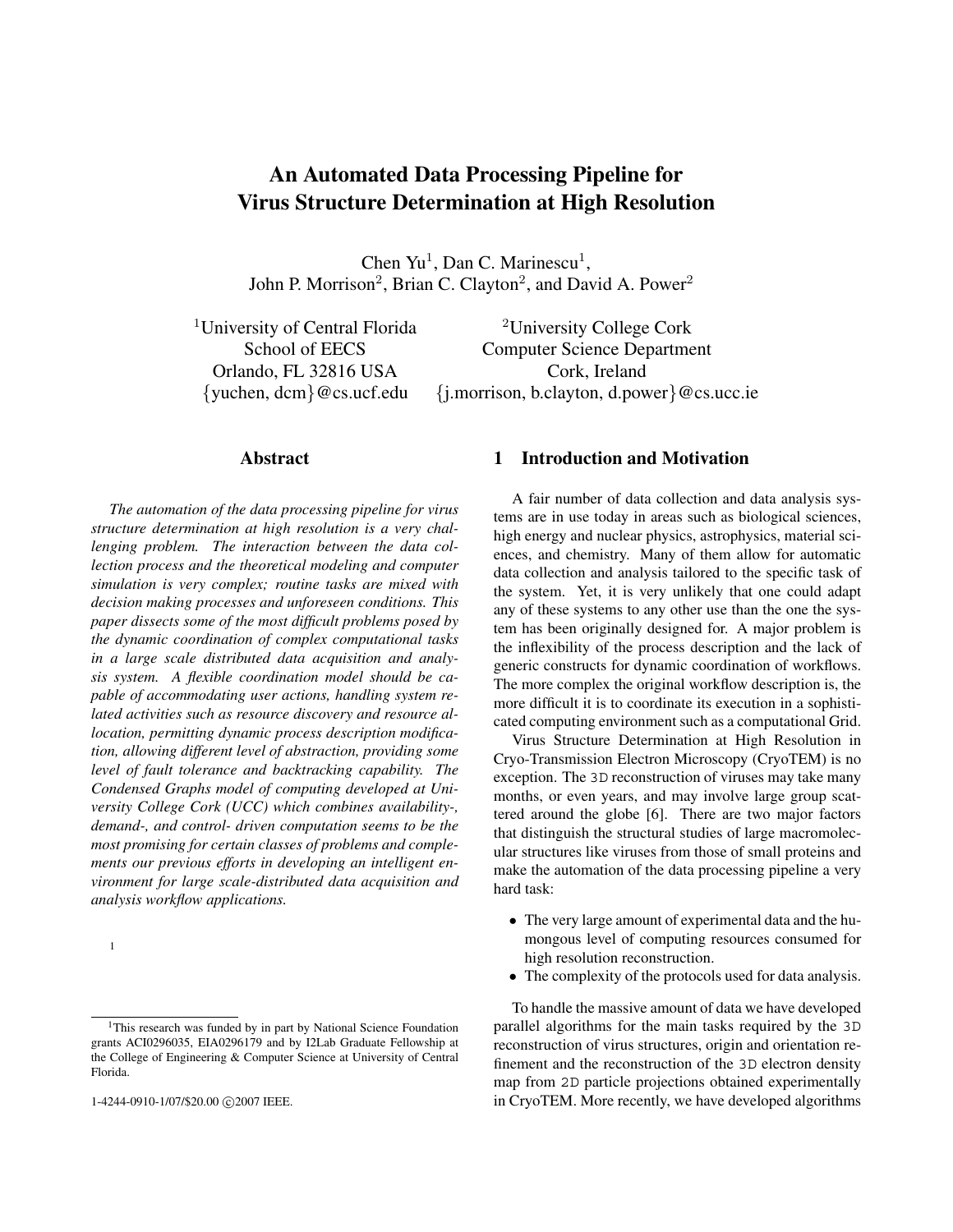which allow us to execute the same program concurrently on several high performance computing systems, such as clusters, shared memory systems, or massively parallel systems. In this case, data partitioning is done at two levels; first, the data is distributed to a collection of heterogeneous parallel systems with different resources and startup times, then, on each system the data is partitioned to the available nodes using traditional SPMD strategy. Concurrent execution on multiple parallel systems complicates an already complex workflow management problem.

Table 1 summarizes the estimated increases in the amount of data and the corresponding increase in memory requirements for high resolution reconstruction for a medium-size and for a large-size virus. The number of computing cycles required for the refinement of the electron density map, thus the execution times, increases faster than linear with the amount of experimental data.

In a recent paper [6], we discuss an algorithm for origin and orientation refinement for virus structure determination. To reconstruct a 3D electron density map of a virus, we use a number of 2D projections from micrographs obtained experimentally with a cryo transmission electron microscope. We do not know the orientation of each 2D projection; finding the origin and orientation of  $10^4 - 10^6$  projections is a computationally intensive problem.

In [6, 9] we report that our algorithm for origin and orientation refinement for virus structure determination includes several optimizations, but, in spite of these optimizations, the computing time required to improve the resolution of a medium-sized virus such as the Mammalian Reovirus (MRV), from about  $7.6 \text{ Å}$  to better than  $7.0 \text{ Å}$  on  $42$ processing nodes of one cluster, is about 14 hours/iteration. The refinement process in this case required about 100 iterations, thus the total time taken to improve the resolution from  $7.6$  Å to  $7.0$  Å was about  $1,400$  hours, or nearly 60 days. A single processor system with the same single processor process rate and with sufficient memory would need some 2*,* 500 days to finish this computation. Conversely, if we had exclusive use of a 1*,* 000 node system with the same processor running in each node, the total computing time could be reduced to 3 days or less. Our aim regarding parallel computing for virus structure determination is to reach a resolution of say  $5.0 \text{ Å}$  or better starting from an electron density map of say  $40.0 \text{ Å}$  for a virus of similar size. Thus, for a typical problem, we probably need one order of magnitude more iterations; consequently, the total computing time would be one order of magnitude larger than the time reported in [6].

The interaction between the data collection process and the theoretical modeling and computer simulation is very complex; routine tasks are mixed with decision making processes and unforeseen conditions which sometimes can be handled based upon a set of rules and in other cases

require human decisions. Often, experimental data is collected with an instrument which produces a "distorted image" of the experimental sample and some form of correction is necessary. High level of noise makes some of the measurement results unusable; such data points have to be identified and discarded. The desire to "improve the quality" of results forces us to collect additional data. Often, experimental data obtained with different settings of the measuring instruments have to be re-calibrated. The instrument used to collect the experimental evidence may alter or destroy the "sample" and it becomes impossible to repeat the data collection phase under perfectly identical conditions.

The coordination of a complex data acquisition and analysis task involving multiple activities poses numerous challenges even when the activity graph is static and when the resources necessary for the completion of each activity are known and can be acquired in advance. Yet, in many instances, the dynamics of the task is affected by factors such as: the availability of resources necessary to complete individual activities; timing constraints; the service model; changes required by the individual(s) who initiated the execution of the task; and possibly by unforeseen events such as the failure of some of the agents involved.

The execution of a complex computational task involving multiple programs, in a heterogeneous computing environment, gives rise to many problems that require dynamic coordination. The execution time of individual programs/activities is both data and target system dependent. In general, it is hard to predict the precise time when the results of a computation will be available for its successors in an activity graph. This problem is further complicated when the activity graph requires iterative execution of a sub-graph which includes activities where the number of iterations is not known in advance.

The next level of complication derives from the besteffort service model supported by most large-scale distributed systems such as computational grids. This requirement means that the coordination model has to continually monitor the execution to detect any lack of progress of an activity, the forced termination of the activity, or the failure of a target system, and to take appropriate action. Occasionally, activity may have to be replaced with a sub-graph involving several other activities. Thus, this replacement will require a change in the process description, or switching to a different process description.

Probably the most difficult aspect of dynamic coordination for some classes of problems is user control. User actions, typically known as computation steering, range from inspection of partial results to backtracking and restarting a computation with different model parameters, or even switching to an alternative process description.

A dynamic coordination model able to address the challenges discussed in this paper is a significant step towards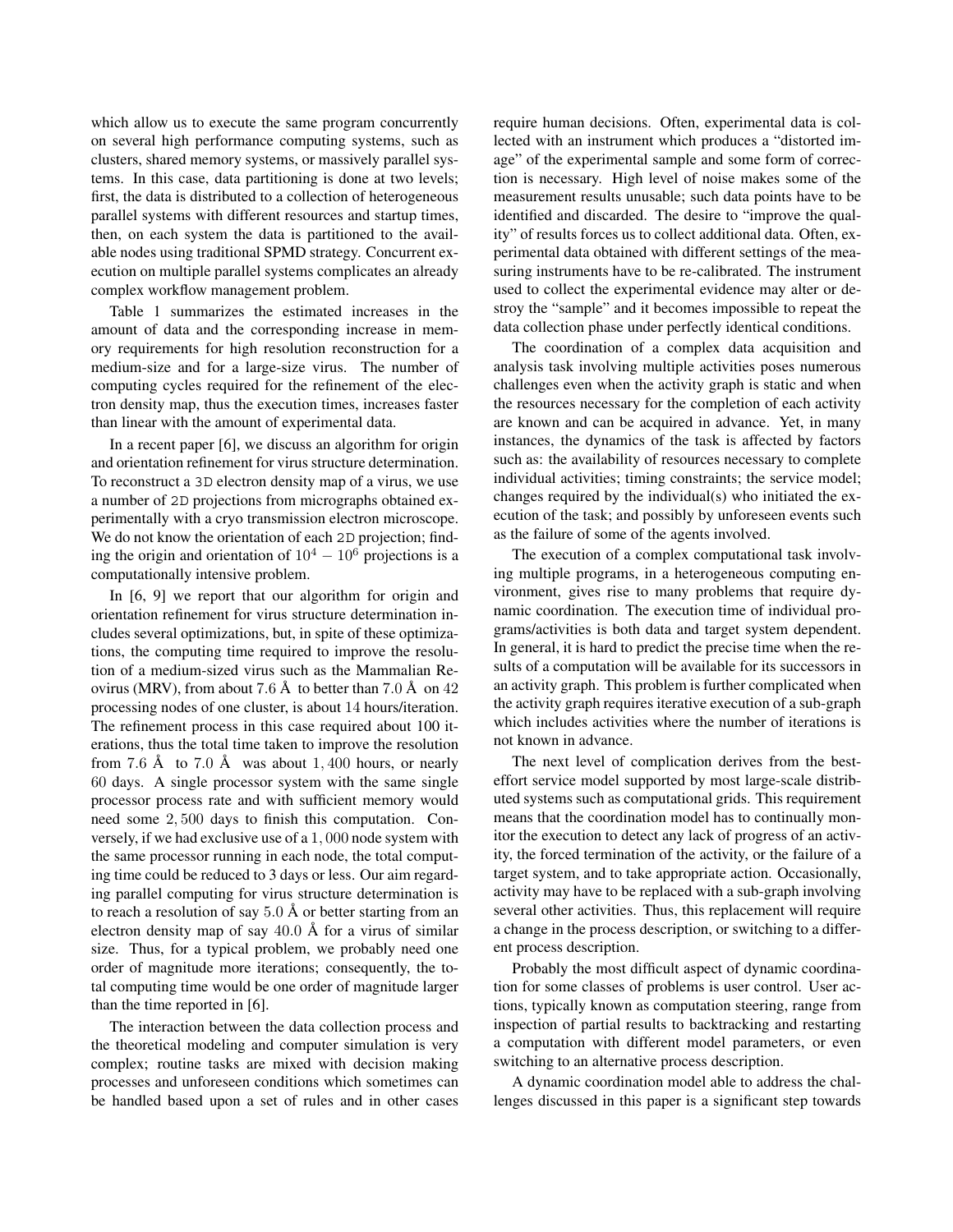**Table 1. Data set size for high resolution reconstruction (1 MB=**10<sup>6</sup>**, 1 GB=**10<sup>9</sup>**, 1 TB =** 10<sup>12</sup> **bytes) for Mammalian Reovirus (MRV) and Paramecium Bursaria Chlorella Virus (PBCV-1). We assume 8 bits per pixel.**

| Virus                               |          | <b>MRV</b>      |          |                 | PBCV-1          |                          |
|-------------------------------------|----------|-----------------|----------|-----------------|-----------------|--------------------------|
| <b>Resolution</b> $(\AA)$           | 12       | 6               | 3        | 12              | 6               | 3                        |
| Pixel size $(\AA)$                  | 4        | $\mathfrak{D}$  |          | 4               | 2               |                          |
| <b>Particle Image Size (pixels)</b> | $256^2$  | $512^2$         | $1024^2$ | $512^2$         | $1024^2$        | $2048^2$                 |
| <b>Memory /One Particle Image</b>   | 256 KB   | 1 MB            | 4 MB     | 1 MB            | 4 MB            | 16 MB                    |
| <b>Number of Particle Images</b>    | $10^{3}$ | 10 <sup>4</sup> | $10^{6}$ | $5 \times 10^3$ | $5 \times 10^4$ | $\overline{5\times10^6}$ |
| <b>Image Data Set Size</b>          | 256 MB   | $10$ GB         | 4 TB     | $5$ GB          | $200$ GB        | 80TB                     |
| 3D Map Size (voxels)                | $256^3$  | $512^3$         | $1024^3$ | $512^3$         | $1024^3$        | $2048^3$                 |
| Memory/3D Map                       | 64 MB    | $0.5$ GB        | $4$ GB   | $0.5$ GB        | 4 GB            | 32 GB                    |

a more general framework for such systems. A goal of our work is to fully automate data acquisition and analysis workflow, while at the same time, incorporating the following characteristics:

- *•* Backtracking, the ability to roll back the state and restart the process from an earlier stage.
- *•* Human control should be able to override the automatic control at any stage.
- *•* A hierarchical control structure. For example, the local control of a computation may be overridden by a higher level authority.
- *•* Collaborative activities. Multiple versions of data analysis may be running concurrently, and the principals of each process may be allowed to share a subset of partial results.
- Different level of abstraction. Details should be transparent to those who are not concerned with them.
- *•* Allow activities which are not fully specified at the time when the workflow is defined, but known at the instance when they should be activated.
- Capability to define complex preconditions to trigger the execution of activities.

Many computational problems in neuroscience, physics, astrophysics, chemistry, and biology are based upon complex protocols similar to the ones described in this paper. Some of these problems are data intensive and require computing resources, primarily CPU cycles and main memory, well beyond those available on a single system, thus, require the coordination of computations carried out at multiple sites concurrently. The approach we consider in this paper has the potential to be useful for a large class of applications.

In this paper, we first discuss briefly the Condensed Graphs model in Section 2. Then in Section 3, a nontrivial 3D Virus Reconstruction workflow example is introduced to show the capability of the Condensed Graphs model in dealing with dynamic coordination concerns we mentioned above. An experimental environment is also reported in Section 4.

## **2 Condensed Graphs Model**

Dynamic coordination can be greatly facilitated by having the flexibility to alter the sequencing constraints associated with activities execution. While being conceptually as simple as classical dataflow schemes [2, 4], the Condensed Graphs (*CGS*) model [7] is far more general and powerful. Like classical dataflow, the *CGS* model is graph-based and uses the flow of entities on arcs to trigger execution. In contrast, *CGS* are directed acyclic graphs in which every node contains not only operand ports, but also an operator and a destination port. Arcs incident on these respective ports carry other *CGS* representing operands, operator and destination, called as *computation triple*. Condensed Graphs are so called because their nodes may be condensations, or abstractions, of other *CGS* . (*Condensation* is a concept used by graph theoreticians for exposing meta-level information from a graph by partitioning its vertex set, defining each subset of the partition to be a node in the condensation, and by connecting those nodes according to a well-defined rule [5]). Condensed Graphs can thus be represented by a single node (called a *condensed node*) in a graph at a higher level of abstraction. It is possible to navigate between these abstraction levels, moving from the specific to the abstract through condensation, and from the abstract to the specific through a complementary process called *evaporation*.

The basis of the *CGS* node firing rule is the presence of a condensed graph (*CG*) in every port of a node. That is, *CGS* representing operands are associated with every operand port, an operator *CG* with the operator port and a destination *CG* with the destination port. A condensed node, a node representing a datum, and a multi-node *CG* can all be operand. The present representation of a destination in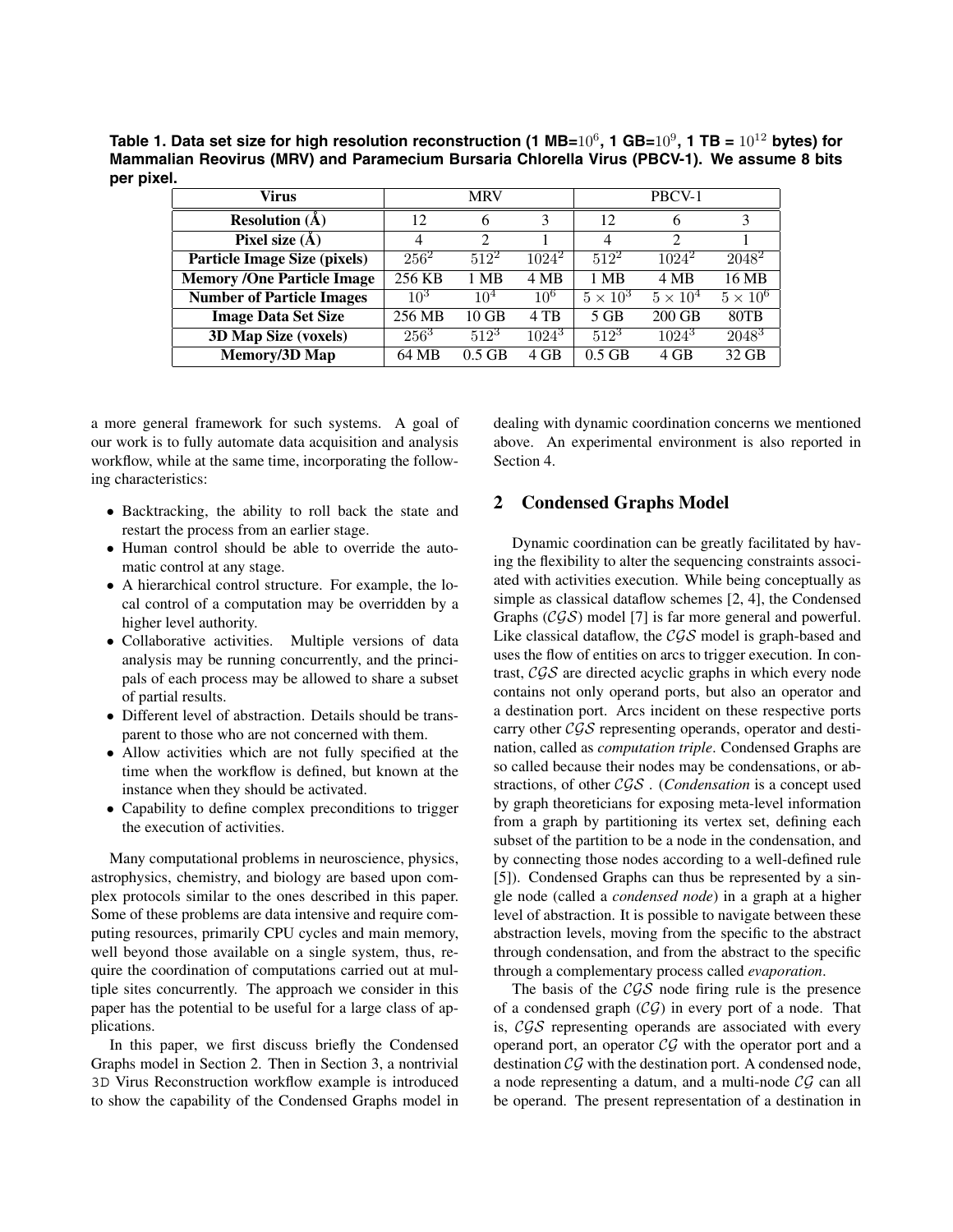

**Figure 1.** *CGS* **congregating at a node to form an instruction.**

the *CGS* model is as a node whose own destination port is associated with one or more port identifications. Figure 1 illustrates the congregation of computation triple at a node and the resultant rewriting that takes place.

Operator strictness can be used to determine the strictness of operand ports: a strict port must contain a datum *CG* before execution can proceed, a non-strict port may contain any *CG* . If, by computation, a condensed or multi-node *CG* attempts to flow to a strict operand port, the *grafting* process intervenes to construct a destination *CG* representing that strict port and sends it to the operand. The grafting process, in conjunction with port strictness, ensures that operands are only evaluated when needed.

By statically constructing a *CG* to contain operators and destinations, the flow of operand *CGS* sequences the computation in a dataflow manner. Similarly, constructing a *CG* to statically contain operands and operators, the flow of destination *CGS* will drive the computation in a demand-driven manner. Finally, by constructing *CGS* to statically contain operands and destinations, the flow of operators will result in a control-driven evaluation. This latter evaluation order, in conjunction with side-effects, is used to implement imperative semantics. The power of the *CGS* model results from being able to exploit all of these evaluation strategies in the same computation, and dynamically move between them, using a single, uniform formalism.

# **3 Dynamic Coordination under Condensed Graphs Model**

The capability of combining availability-, demand-, and control-driven computation of Condensed Graphs model is well suited for dynamic coordination. A 3D Virus Reconstruction workflow [6] is presented here to show the *CGS* modeling process and its capability of dealing with the challenges of dynamic coordination concerns for data acquisition and analysis systems.

3D Virus Reconstruction (3DR) is an iterative process described by a worflow consisting of several activities: "Origin and Orientation Refinement" (OOR), followed by "3D Reconstruction" (3DR), followed by branch selection of whether to continue with additional iterations at the same



**Figure 2. Workflow describing the electron density map refinement.**

resolution. Figure 2 illustrates the 3DR workflow and Figure 3 shows the corresponding *CG* graphical expression.

Note that the *CGS* model allows different level of abstraction. The topmost level *CG* expression of a complex task could consist of one or more nodes providing a very high level description of the task. In the example, level(a) in Figure 3 only has one node: 3D Reconstruction. This models, at the highest level, only domain specific computational activities, the ones a user typically understands, and hides the detailed steps of the task. At level(b), the detailed steps involved in 3D Reconstruction are outlined. System related or data-related auxiliary activities such as resource discovery, or data staging, which may distract and confuse a nonexpert user, are hidden in level(c).

This hierarchical decomposition and aggregation is an inherent feature of *CGS* model and the *evaporation function* establishes the link to the detailed subgraph definition for a given node. It makes it possible to associate one *CG* node with multiple subgraph definitions and makes switching between alternative process descriptions more manageable. In Figure 3, node OOR at level(b) has four possible expansions with different physical execution options. The selection of a subgraph definition can be done statically as well as dynamically. Before the execution of graph, the evaporation function return of one node can be set to one specific subgraph definition statically. When the execution of graph begins, the node can also choose one subgraph definition dynamically based on a predefined mechanism, a user's hint or a user intervention.

Backtracking is easy to handle under the *CGS* model. The nodes that have fired are stored into a *V-graph* memory, the graph stores all fired nodes in the sequence of their activation with the relevant data, control, and state infor-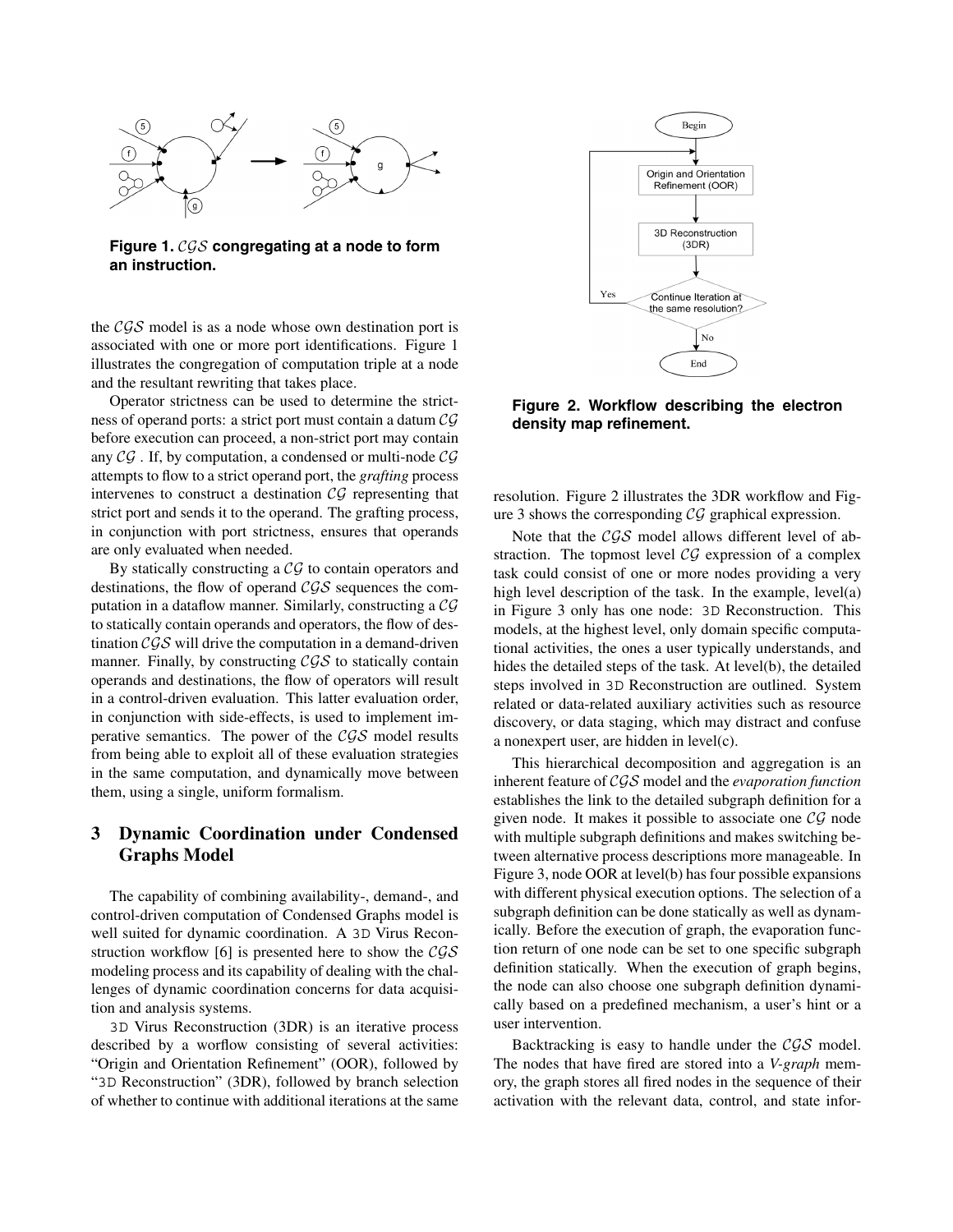

**Figure 3.** *CG* **expression of 3D Virus Reconstruction Workflow. The topmost** *CG* **describes the core of the** 3D **reconstruction process; level(a) can be expanded as the** *CG* **at level(b) which illustrates iterations consisting of Origin and Orientation Refinement (OOR), carried out by a program called PO**<sup>2</sup>**R, followed by 3D Reconstruction (3DR), carried out by a program called P3DR, followed by a branch selection node. This selection node determines whether to continue with additional iterations at the same resolution, or to move to the next resolution. The OOR node can be expanded differently at level(c); we may run the program PO**<sup>2</sup>**R with local data as in (c1); we may run PO**<sup>2</sup>**R remotely after a Resource Discovery (RD) stage, followed by Resource Allocation (RA) stage, followed by a Data Staging (DS) stage as in (c2); we may run PO**<sup>2</sup>**R with local data after some Input Data Noise Filtering (IDF) stage as in (c3); or run it remotely after an input data filtering stage as in (c4). At level(b), node P3DR grafts on branch selection node and may be executed repeatedly based on the choice of iteration decision node. The E and X nodes of a condensed graph correspond to the start and respectively termination of the activity.**

mation used during their activation. To rollback and restart the process, the rollback point information in the V-graph is compared with the nodes initial static definition, the node's computation triple is reset and the computation is restarted.

Most of the workflow coordination systems nowadays deal with human control at the execution level instead of the modelling level. That is, user control or interruption operations are not expressed explicitly in the process description. This contrasts with the *CGS* model approach. Here, human interruption can be explicitly modelled in the graph definition by adding one non-strict operand port to the node. The non-strict firing rule triggers execution of a node as soon as a specific proper subset of its operand set (not including the operand reserved for human control) is formed. Take node 3DR in Figure 3 for example. By adding a new non-strict operand port to it, see Figure 4, and applying the non-strict firing rule, 3DR will be fired as soon as its predecessor OOR finishes, even though it does not get input from the non-

strict operand port for human control. A user can provide commands through this operand port at run-time and so direct execution of node 3DR. Combined with the features of the evaporation function and the backtracking capability of the *CGS* model, great flexibility in the process control is obtained.



**Figure 4. Computation steering using nonstrict operand port.**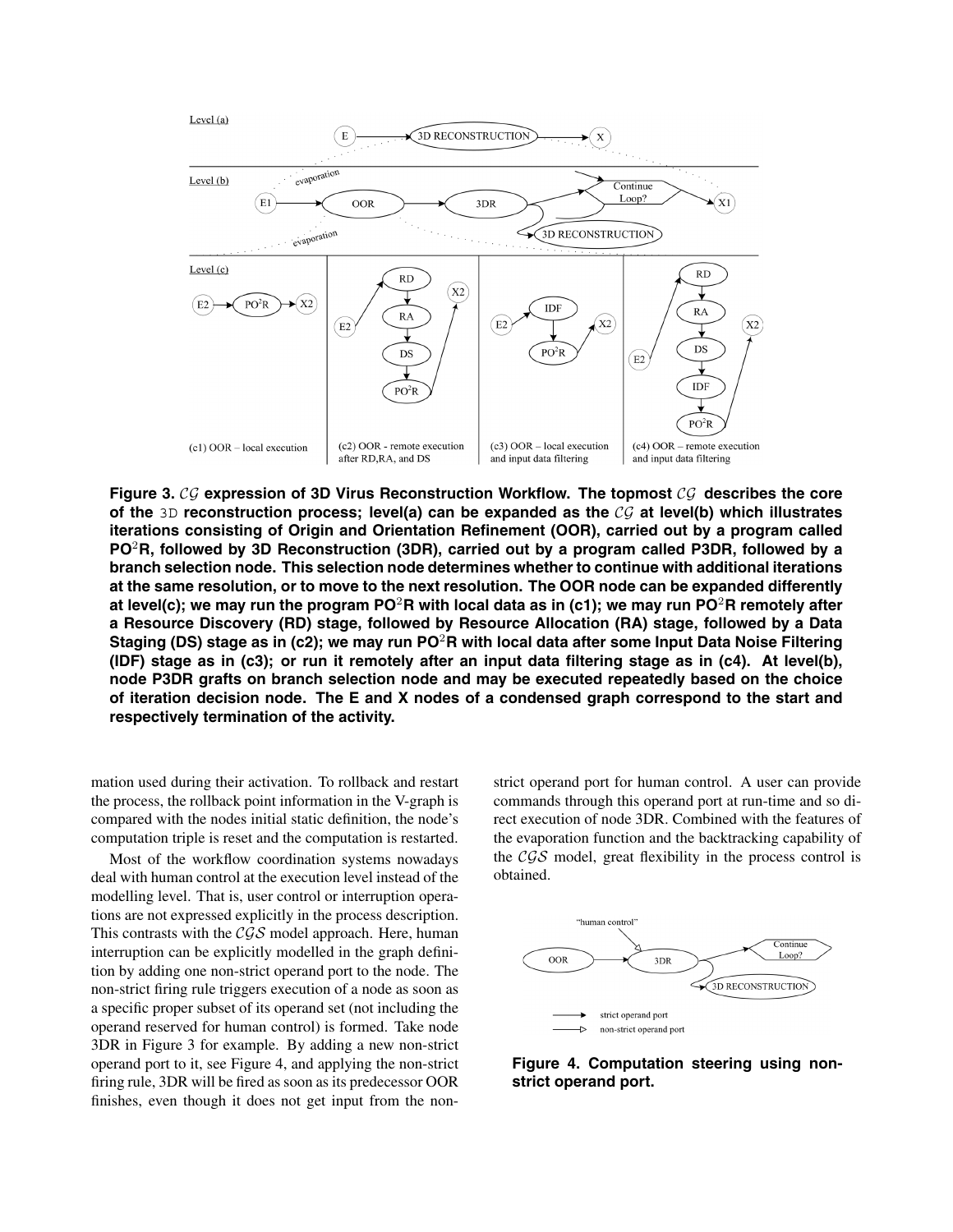

**Figure 5.** *CG* **expression for an activity with multiple output data.**



**Figure 6.** *CG* **expression for the data partition process.**

Often an activity can produce multiple results which should be dispatched to different successors activities. Some successor activities may only be concerned with a segment of the result. Moreover, security and privacy considerations may require that some successor activities do not have access to the entire result. The *CGS* model only allows one output destination port. This implies that when one node produces multiple results, all of them have to be in one output package. Consider the workflow in Figure 5(a). Activity A generates two output data packages marked as O1 and O2. O1 is targeted to successor activity B and O2 is dispatched to activity C. Figure 5(b) illustrates the equivalent representation using *CG* . The node, Data Filler, is introduced, which has two operands ports, One for a data package that will be analyzed and one for getting the data sub-package identifier. For simplicity, the identifiers "O1" and "O2" are used to identify the sub-packages O1 and O2 respectively. The task of Data Filler is to separate input data package based on the specified identifier and to output the corresponding sub-package to its successors. Node A generates the output data package and after the Data Filler nodes, O1 goes to node B and O2 goes to node C. Note that condensed node G is required in order to guarantee the syn-

chronization of the node B and node C. It is easy to see in Figure 5(a), Activities B and C receive the data from A and are activated at the same time logically. Consider the counterpart in Figure 5(b), data package O1 and O2 can reach node G at different time due to possible different process latency of two Data Filler nodes. However, node G will be fired only when both O1 and O2 reach its strict operand ports. This guarantees the synchronized firing of nodes B and C and the equivalence of two representations.

Data partitioning is another concern for data acquisition and analysis applications. Input data is partitioned and dispatched to multiple parallel computing systems. The pool of available computing resources for one application is highly dynamic and the output of the data partitioning algorithm may be different during each run. This leads to the requirement of dynamic process description modification. Recall the feature of evaporation function: the return of evaporation function of one condensed node can be set dynamically. This provides the support for dynamic process description modification on the model level. Consider the node OOR in Figure 3 whose input data partitioning procedure is shown in Figure 6. Node "Decision Maker" runs the partitioning algorithm and generates the mapping between data blocks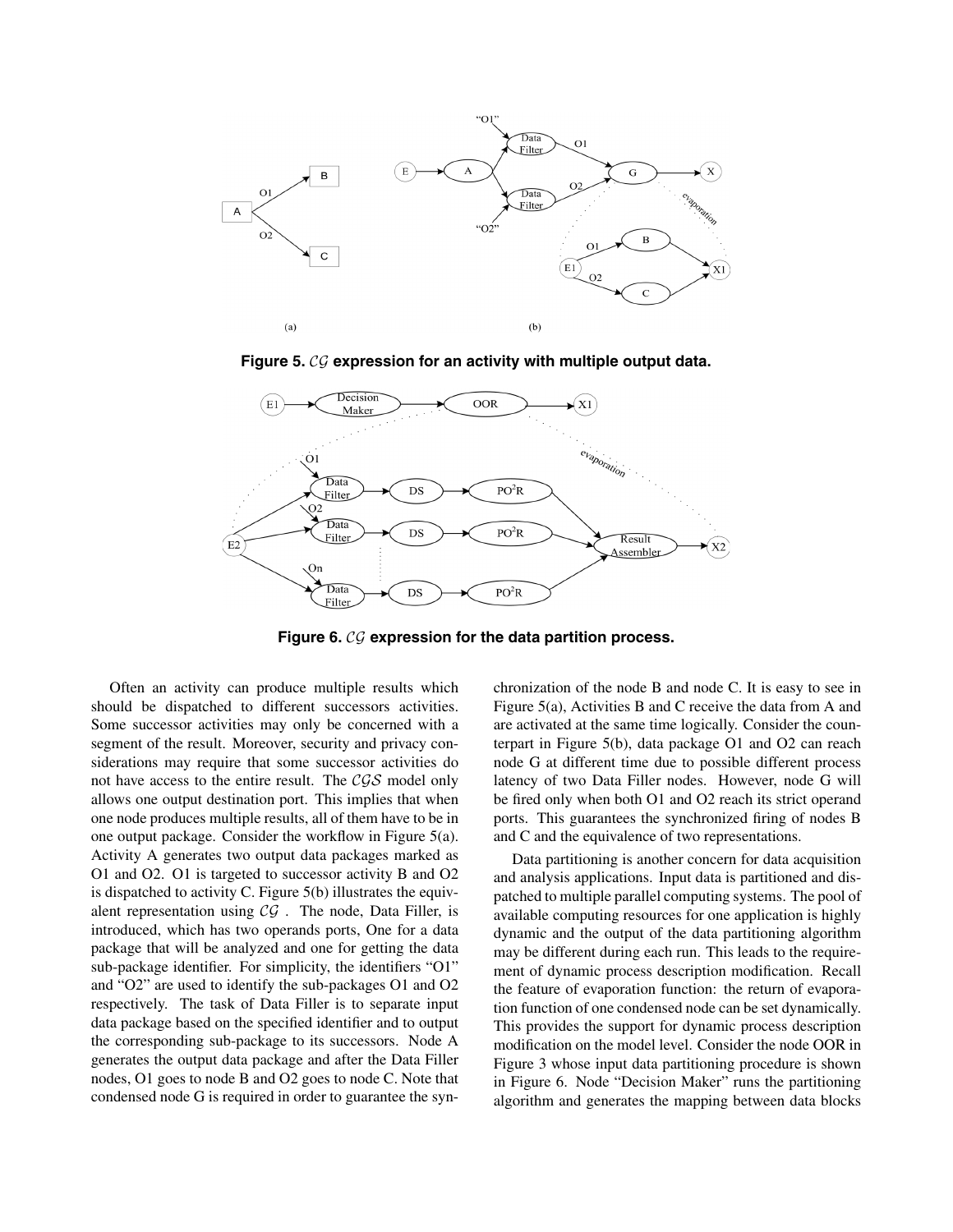and computation resources. The Coordination Engine generates the subgraph definition for node OOR dynamically based on the output of "Decision Maker" and sets the evaporation function return of OOR point to this subgraph definition. There are *n* parallel paths in OOR's subgraph definition where *n* equals to the number of computation resources selected by "Decision Maker". Each path has one "Data Filter" which retrieves a data block from OOR's input data set according to the data block identifier. The data block is transmitted to an appropriate computation resource by node "Data Staging" (DS). Data processing is done by the node "Parallel Origin and Orientation Refinement"  $(PO<sup>2</sup>R)$ on each resource. Node "Result Assembler" gathers and assembles partial results and returns the outcome to OOR's successors.

# **4 An Experimental Testbed**

The technologies presented in this paper are currently implemented as part of a joint project with University College Cork (UCC). In this project, we develop a dynamic coordination environment for virus structure determination at high resolution [6].

There are three components in this dynamic coordination environment: the *Workflow Coordination Engine* running on coordination server, the *Application Container* running on each computing engine, and the *Knowledge Base* which includes an *Ontology*. The Ontology describes all classes of objects, the relationships among classes of objects, as well as the instances of each class. Figure 7 illustrates the interaction between the three components.



# **Figure 7. The components of the dynamic coordination environment.**

The functions of Workflow Coordination Engine include:

- receive and process workflow definition;
- coordinate workflow execution;
- *•* dispatch job to execution machine (Application Container);
- monitor and update workflow execution status;
- interact with human control on the fly;
- failure detect and recovery;
- resource recovery and resource allocation;
- *•* user authorization and security management.

In our implementation, we use WebCom [8], a distributed computing engine developed at University College Cork. Webcom implements the Condensed Graphs computation model and provides load-balancing, fault-tolerance, resource-discovery management and security. In our case Webcom acts as the Workflow Coordination Engine.

Although the workflow is coordinated by the Workflow Coordination Engine, the actual job execution is carried out by the Application Container located at each computing resource or execution machine. The functions of the Application Container are:

- allocate and manage local resource;
- authorize users
- process the jobs submitted by the Workflow Coordination Engine;
- *•* manage data and program staging;
- monitor job execution;
- report the status of job execution to the Coordination Engine;
- update the Knowledge Base upon job termination;
- *•* detect hardware malfunction, system failure, or program malfunction and attempt recovery.

The data and program staging function of the Application Container running on a target system is implemented by the *gridftp* service [1] provided by *Globus Toolkit* [3]. Remote access through Globus is available on all resources for data and program staging implementation.

Knowledge Base is used to store:

- *•* the Condensed Graph description of all the workflows involved;
- the instances of the workflows:
- the state information;
- the pool of available computing resources;
- the status of computing resources;
- *•* the list of authorized users.

The Workflow Coordination Engine and the Application Container interact with the Knowledge Base. The Workflow Coordination Engine stores process definition into the Knowledge Base, updates and retrieves workflow state information, verifies user identity, and accesses the Knowledge Base to determine what computing resources are available before making scheduling decisions. The Application Container may register itself with the Ontology, update local resource state, retrieve job execution parameters, update job execution state, and obtain user information.

Coordination is carried out by a hierarchy of Webcom engines which make scheduling decisions at different levels. Once a scheduling decision is made, an instance of a condensed graph is partitioned accordingly and it is transferred to the next level. A coordination engine may run